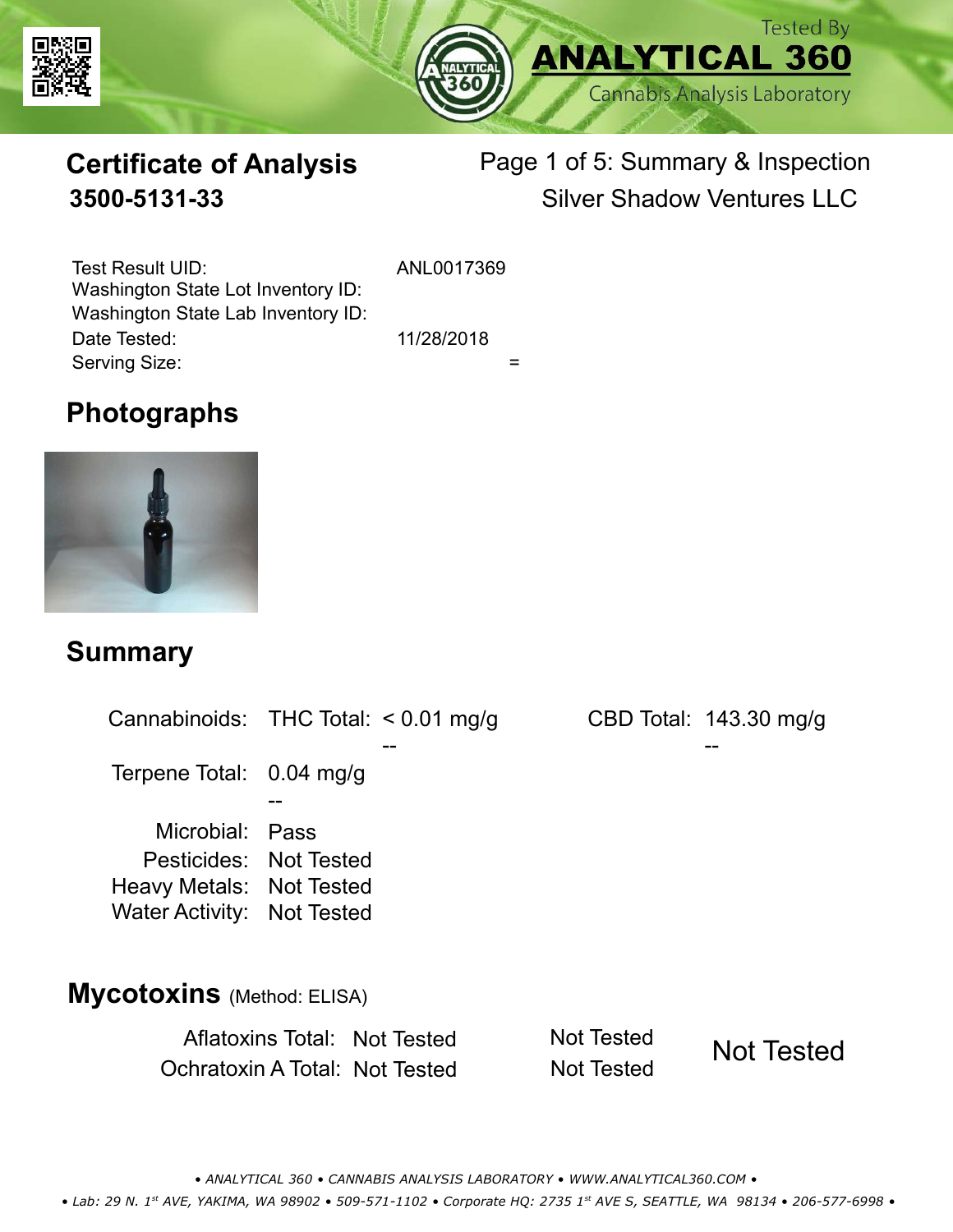



# **Certificate of Analysis** Page 2 of 5: Summary & Inspection **3500-5131-33** Silver Shadow Ventures LLC

| Test Result UID:                   | ANL0017369 |
|------------------------------------|------------|
| Washington State Lot Inventory ID: |            |
| Washington State Lab Inventory ID: |            |
| Date Tested:                       | 11/28/2018 |
| Serving Size:                      |            |

#### **Potency Profile (Method: HPLC-DAD)**

|                                                                                                 | CBG-A                                                  | $< 0.01$ mg/g |                   |
|-------------------------------------------------------------------------------------------------|--------------------------------------------------------|---------------|-------------------|
|                                                                                                 | <b>CBG</b>                                             | $< 0.01$ mg/g | --                |
|                                                                                                 | <b>CBG TOTAL</b><br>$(CBG-A * 0.878 + CBG)^1$          | $< 0.01$ mg/g | $\qquad \qquad -$ |
|                                                                                                 | $\Delta$ 9-THC-A                                       | $< 0.01$ mg/g | --                |
|                                                                                                 | $\Delta$ 9-THC                                         | $< 0.01$ mg/g | $\qquad \qquad -$ |
|                                                                                                 | $\Delta$ 9-THCV                                        | $< 0.01$ mg/g | --                |
|                                                                                                 | $\Delta$ 8-THC                                         | $< 0.01$ mg/g | ۰.                |
|                                                                                                 | <b>CBN</b>                                             | $< 0.01$ mg/g | --                |
|                                                                                                 | <b>THC-TOTAL</b><br>(THC-A * 0.877 + THC) <sup>1</sup> | $< 0.01$ mg/g | --                |
|                                                                                                 | CBD-A                                                  | $< 0.01$ mg/g | --                |
|                                                                                                 | <b>CBD</b>                                             | 143.30 mg/g   | --                |
|                                                                                                 | CBDV-A                                                 | $< 0.01$ mg/g | --                |
|                                                                                                 | <b>CBDV</b>                                            | $< 0.01$ mg/g | $- -$             |
|                                                                                                 | <b>CBD-TOTAL</b><br>$(CBD-A * 0.877 + CBD)^1$          | 143.30 mg/g   | --                |
|                                                                                                 | CBC                                                    | $< 0.01$ mg/g | --                |
| $(\Delta 9THC + 9-THCV + \Delta 8THC + CBN + CBD + CBDV + CBC + CBC)^2$                         | <b>ACTIVATED-TOTAL</b>                                 | 143.30 mg/g   | --                |
| <b>TOTAL DETECTED CANNABINOIDS</b><br>(CBDV TOTAL + THC TOTAL + CBD TOTAL + CBG TOTAL + D8THC + |                                                        | 143.30 mg/g   |                   |

(CBDV TOTAL + THC TOTAL CBN + CBC + THCV)

1 - Cannabinoid totals are adjusted to account for the decarboxylation of the cannabinoid acids. The reported total is the amount of the activated cannabinoid that would be if all of the<br>carboxylic acid has been removed th

2 - Cannabinoids that have been activated through decarboxylation (curing/storage of flowers, or heating/cooking of edibles, tinctures, & concentrates)

*• ANALYTICAL 360 • CANNABIS ANALYSIS LABORATORY • WWW.ANALYTICAL360.COM •*

 *• Lab: 29 N. 1st AVE, YAKIMA, WA 98902 • 509-571-1102 • Corporate HQ: 2735 1st AVE S, SEATTLE, WA 98134 • 206-577-6998 •*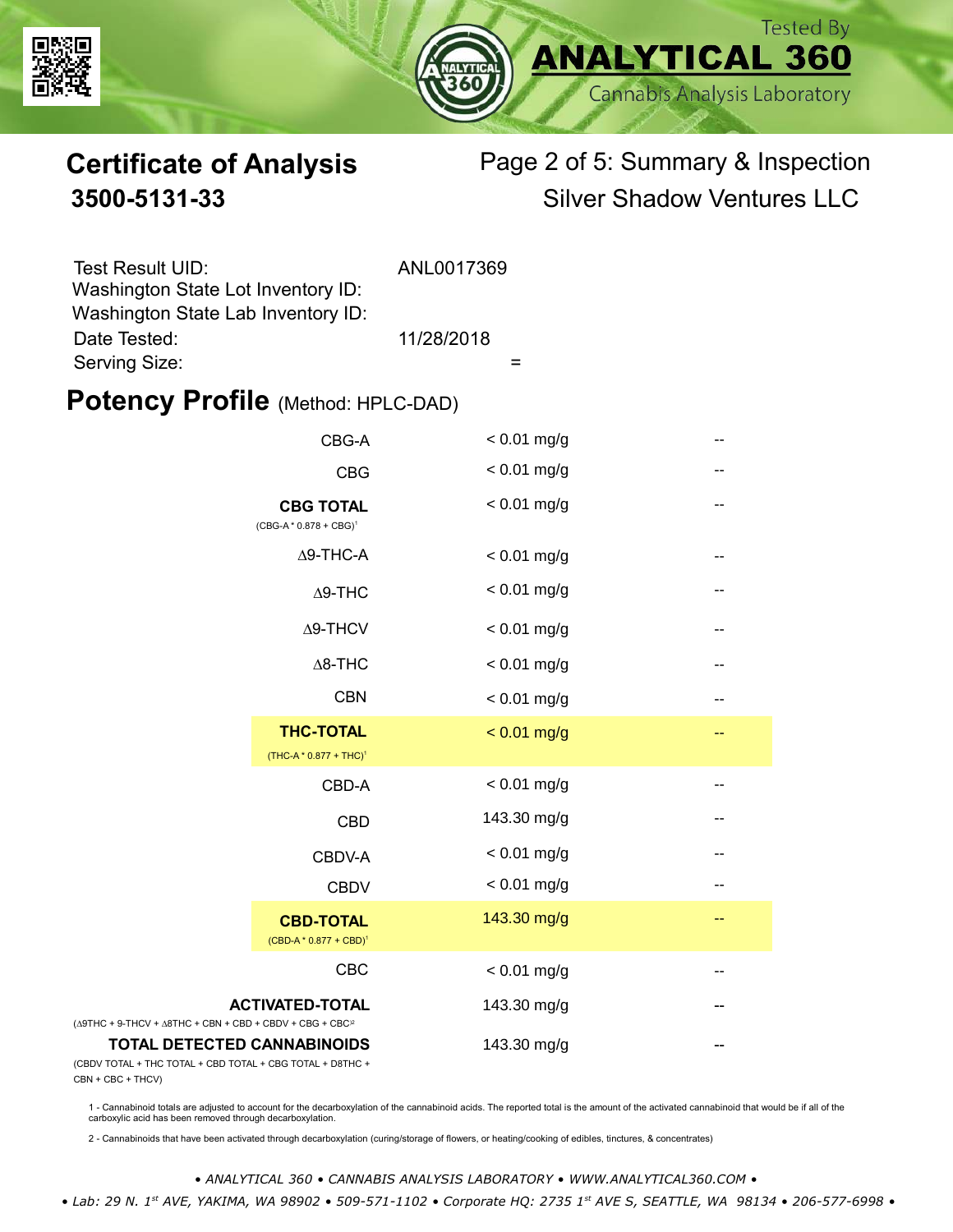



# **Certificate of Analysis** Page 3 of 5: Summary & Inspection **3500-5131-33** Silver Shadow Ventures LLC

| Test Result UID:<br>Washington State Lot Inventory ID: | ANL0017369 |  |
|--------------------------------------------------------|------------|--|
| Washington State Lab Inventory ID:                     |            |  |
| Date Tested:                                           | 11/28/2018 |  |
| Serving Size:                                          |            |  |

### **Terpene Profile** (Method: HS-GC-FID)

| <b>Terpene Total</b> | $0.04$ mg/g   | --                                    |
|----------------------|---------------|---------------------------------------|
|                      |               |                                       |
| Humulene             | $< 0.01$ mg/g | $\hspace{0.05cm}$ – $\hspace{0.05cm}$ |
| Caryophyllene        | $0.03$ mg/g   | --                                    |
| Linalool             | $< 0.01$ mg/g | --                                    |
| Terpinolene          | $< 0.01$ mg/g | --                                    |
| Limonene             | $< 0.01$ mg/g | --                                    |
| Ocimene              | $< 0.01$ mg/g | --                                    |
| Myrcene              | $< 0.01$ mg/g | --                                    |
| <b>Beta Pinene</b>   | $< 0.01$ mg/g | --                                    |
| Alpha Pinene         | $< 0.01$ mg/g | --                                    |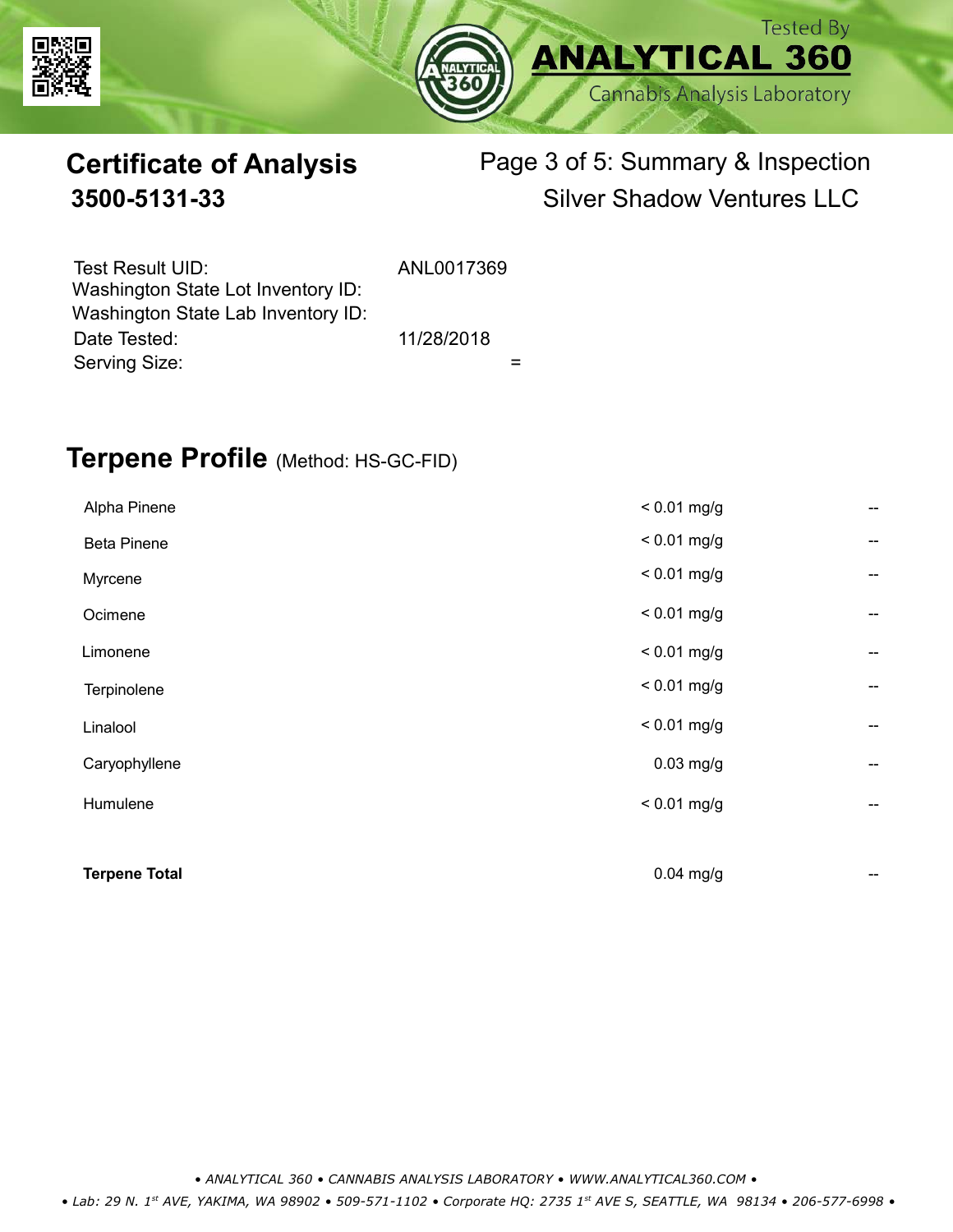



# **Certificate of Analysis** Page 4 of 5: Summary & Inspection **3500-5131-33** Silver Shadow Ventures LLC

Serving Size:  $=$ Test Result UID: ANL0017369 Date Tested: 11/28/2018 Washington State Lot Inventory ID: Washington State Lab Inventory ID:

# **I-502 Microbial Analysis (Method: Plate Counting)**

| Pass | $<$ 20 CFU/g | Bile Tolerant Gram Negative Bacteria Count |
|------|--------------|--------------------------------------------|
| Pass |              | Salmonella spp.                            |
| Pass |              | Escherichia coli                           |
|      |              |                                            |

Washington State Criteria: Counts not to exceed: 10,000 Bile-tolerant Gram Negative Bacteria, and *E coli* and *Salmonella* not detected in one gram

#### **Non-Mandatory Microbial Analysis** (Method: Plate Counting)

| Total Aerobic Plate Count  | $<$ 20 CFU/g |
|----------------------------|--------------|
| Total Yeast and Mold Count | $<$ 20 CFU/g |
| Coliforms                  | $<$ 20 CFU/g |

TNTC = Too Numerous to Count

*• ANALYTICAL 360 • CANNABIS ANALYSIS LABORATORY • WWW.ANALYTICAL360.COM •*